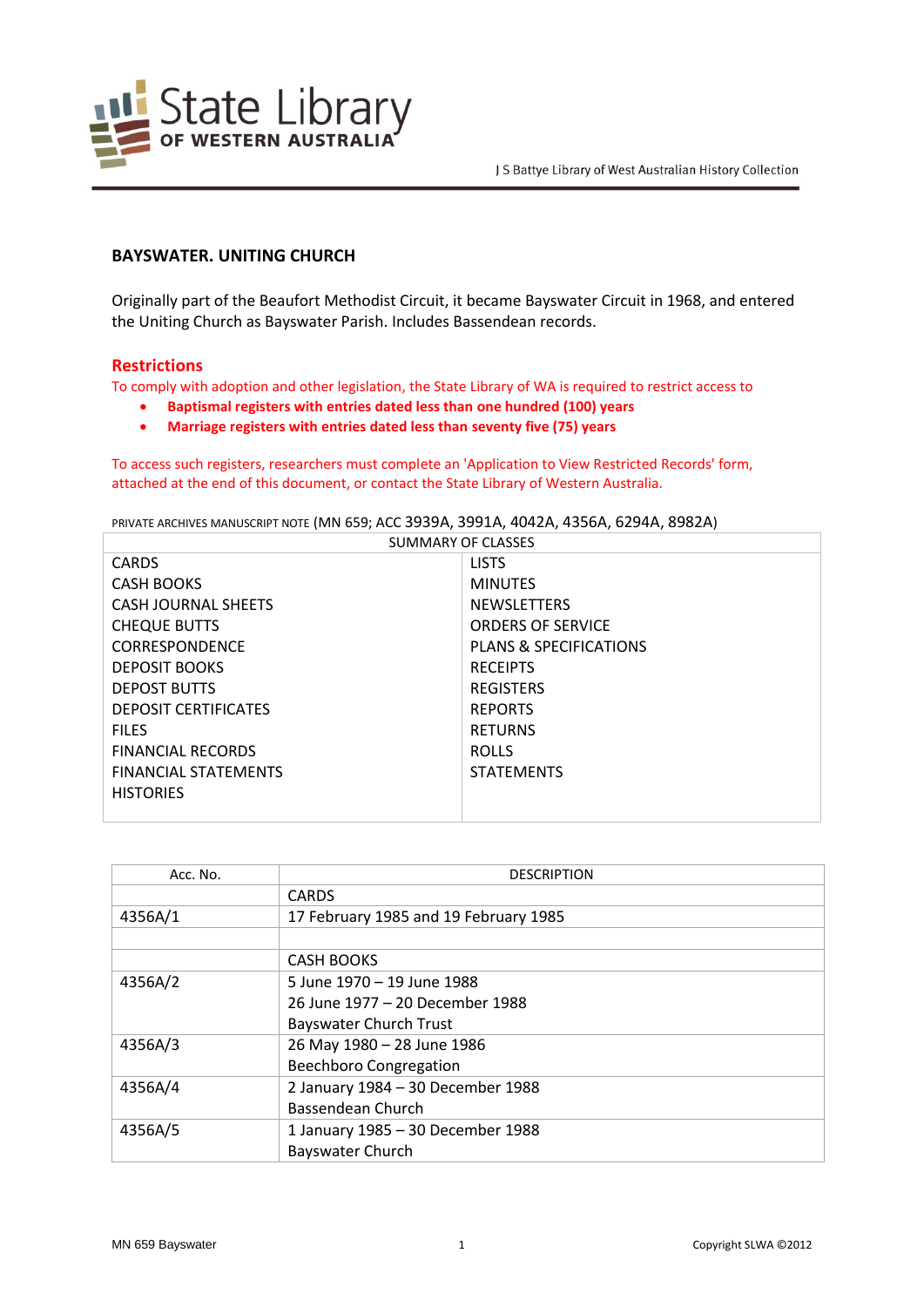

| Acc. No. | <b>DESCRIPTION</b>                         |
|----------|--------------------------------------------|
| 4356A/7  | 3 January 1988 - 30 December 1988          |
|          | Morley Church                              |
| 4356A/6  | 7 July 1986 - 31 December 1988             |
|          | Petty Cash                                 |
| 4042A/1  | January 1977 - 1983                        |
|          | Parish Account (with Financial Statements) |
| 4042A/2  | 1 January 1984 - 4 May 1987                |
|          | Parish Account                             |
| 4042A/3  | 31 January 1988 - 31 December 1988         |
|          | <b>Parish Accounts</b>                     |
| 4042A/4  | January 1979 - July 1988                   |
|          | <b>Bassendean Congregation</b>             |
|          |                                            |
|          | <b>CASH JOURNAL SHEETS</b>                 |
| 3991A/1  | January 1984 - December 1987               |
|          | Parish Account                             |
|          |                                            |
|          | <b>CHEQUE BUTTS</b>                        |
| 3991A/2  | 17 November 1978 - 13 February 1980        |
|          | Bedford Church Ladies' Guild               |
| 4356A/8  | 13 April 1987 - 3 April 1988               |
|          | 11 April 1988 - 31 December 1988           |
|          | Bassendean                                 |
| 4356A/10 | 16 August 1987 - 4 June 1988               |
|          | Bayswater                                  |
| 4356A/11 | 7 June 1988 - 1 January 1989               |
|          | Bayswater                                  |
| 4356A/12 | 28 June 1987 - 17 July 1988                |
|          | Morley                                     |
| 4356A/13 | 17 July 1988 - 5 January 1989              |
|          | Morley                                     |
|          |                                            |
|          | CORRESPONDENCE                             |
| 3991A/3  | 10 July 1977 - 25 September 1979           |
|          | Bedford Church Ladies' Guild               |
| 6294A/1  | 23 Nov 1977 - 18 Dec 1979                  |
| 6294A/2  | 13 Jan 1980 - 25 June 1981                 |
| 6294A/3  | 2 July 1981 - 17 Nov 1982                  |
| 6294A/4  | 21 Jan 1983 - 22 Nov 1982                  |
| 6294A/5  | 27 Jan 1984 - 27 June 1984                 |
| 6294A/6  | 2 July 1984 - 13 Dec 1984                  |
| 6294A/7  | 4 Jan 1985 - 21 Nov 1985                   |
| 6294A/8  | 2 Jan 1986 - 31 Dec 1986                   |
| 6294A/9  | 21 Jan 1987 - 21 Dec 1987                  |
| 6294A/10 | 19 Feb 1988 - 20 Dec 1988                  |
| 6294A/11 | 3 Jan 1989 - 28 Dec 1989                   |
| 6294A/12 | 11 Oct 1990 - 20 Oct 1994                  |
| 6294A/13 | 31 Dec 1977 - Dec 1988                     |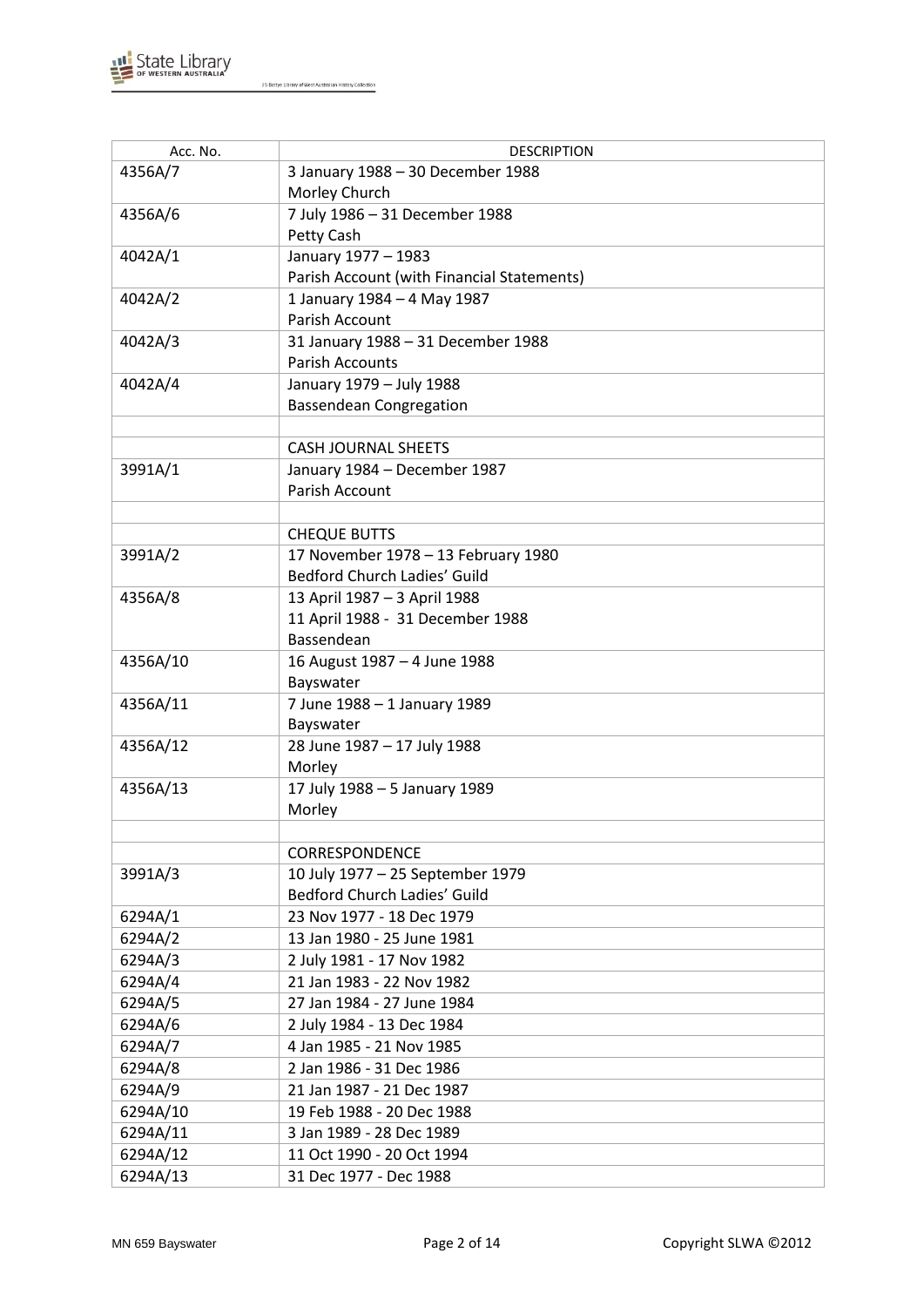

| Acc. No. | <b>DESCRIPTION</b>                         |
|----------|--------------------------------------------|
|          | Morley Ladies Guild                        |
| 6294A/14 | May 1988 - 28 June 1990                    |
|          | <b>Bedford Ladies Fellowship</b>           |
| 6294A/15 | 3 July1990 - Dec 1991                      |
|          | <b>Bedford Ladies Fellowship</b>           |
|          |                                            |
|          | <b>DEPOSIT BOOKS</b>                       |
| 3991A/4  | 21 October 1983 - 10 June 1985             |
|          | Bassendean Congregation - Building Account |
|          | 24 June 1985 - 28 October 1986             |
|          | 10 November 1986 - 10 November 1987        |
|          | 2 January 1981 - 17 April 1986             |
|          | <b>Bayswater Congregation</b>              |
|          | 21 June 1977 - 17 April 1986               |
|          | Levy account                               |
|          | 21 June 1977 - 25 October 1985             |
|          | Special Fund                               |
|          | 17 November 1977 - 18 November 1979        |
|          | Bedford Congregation Ladies' Guild         |
| 4356A/14 | 27 May 1985 - 27 March 1986                |
|          | <b>Beechboro Congregation</b>              |
| 4356A/15 | 19 June 1979 - 18 June 1987                |
|          | <b>Bassendean Building Fund</b>            |
| 4356A/16 | 13 December 1977 - 4 March 1987            |
|          |                                            |
|          | <b>DEPOSIT BUTTS</b>                       |
| 3991A/5  | 27 June 1977 - 8 February 1988             |
|          | <b>Bassendean Congregation</b>             |
| 3991A/6  | 4 July 1977 - 29 October 1984              |
|          | <b>Bayswater Congregation Account</b>      |
|          |                                            |
| 3991A/7  | 13 June 1988 - 16 November 1988            |
|          | Men's Fellowship Account                   |
|          | 20 March 1985 - 7 May 1985                 |
|          | Mission '85 Account                        |
|          | 19 June 1985 - 26 August 1988              |
|          | Morley Congregation Account                |
| 3991A/8  | 2 July 1977 - 30 September 1985            |
|          | Parish Account                             |
| 4356A/17 | 3 October 1988 - 28 December 1988          |
|          | Bassendean                                 |
| 4356A/18 | 16 February 1988 - 28 September 1988       |
| 4356A/19 | 22 June 1987 - 23 May 1988                 |
|          | Bayswater                                  |
| 4356A/20 | 30 May 1988 - 28 December 1988             |
|          | Bayswater                                  |
| 4356A/21 | 24 August 1987 - 3 May 1988                |
|          | Morley                                     |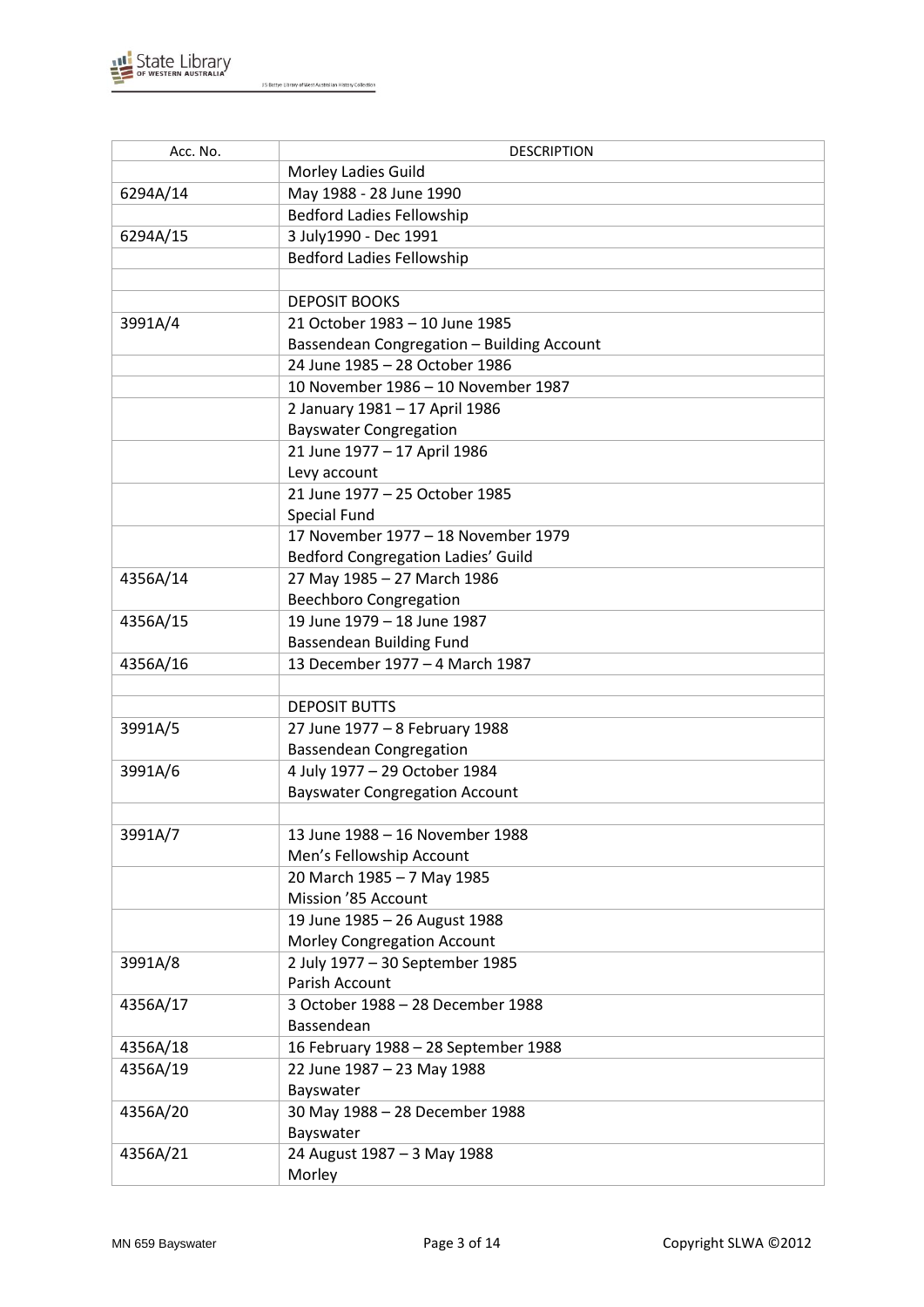

| Acc. No. | <b>DESCRIPTION</b>                                                         |
|----------|----------------------------------------------------------------------------|
| 4356A/22 | 9 May 1988 - 5 January 1989                                                |
|          | Morley                                                                     |
|          |                                                                            |
|          | <b>DEPOSIT CERTIFICATES</b>                                                |
| 3991A/9  | 22 December 1977 - 30 April 1980                                           |
|          | <b>Bayswater Congregation</b>                                              |
|          | 23 January 1981 - 1 January 1986                                           |
|          | <b>Bayswater Congregation</b>                                              |
|          | 12 March 1986 - 3 February 1988                                            |
|          |                                                                            |
|          | Bedford Congregation No.2 account                                          |
|          | October 1986 - 16 December 1986                                            |
|          | 16 March 1987 - 16 June 1987                                               |
|          | Bedford Congregation. No. 3 Account                                        |
|          | 19 December 1984 - 31 December 1986                                        |
|          | Beechboro/Lockridge Congregation                                           |
|          | 2 October 1986 - 19 December 1986                                          |
|          | Beechboro/Lockridge Congregation. Acc No. 2                                |
|          | 9 October 1987 - 21 March 1988                                             |
|          | Parish                                                                     |
|          | 16 April 1987 - 22 July 1987                                               |
|          | <b>General Fund</b>                                                        |
|          | 1 November 1979 - 11 December 1986                                         |
|          | <b>Manse Fund 9 Certificates</b>                                           |
|          | 29 May 1986 - 27 January 1987                                              |
|          | Manse Fund No. 2 Account                                                   |
|          | 8 September 1986 - 30 October 1986                                         |
|          | Manse Fund No. 3 Account                                                   |
|          | 18 August 1982 - 1 January 1985                                            |
|          | Superintendent Minister's Fund                                             |
|          | 14 <sup>th</sup> Annual Report, 1984                                       |
|          | Uniting Church Investment Fund                                             |
|          |                                                                            |
|          | <b>FILES</b>                                                               |
| 6294A/16 | 4 July 1979; 7 Oct 1984; 16 Oct 1994                                       |
|          | <b>Bassendean Church Anniversaries</b>                                     |
| 6294A/17 | 21 Aug 1986 - 15 June 1988                                                 |
|          | Singapore Evangels Mission                                                 |
| 6294A/18 | 5 Mar 1984 - 7 June 1985                                                   |
|          |                                                                            |
|          | Parish Mission 1985 (Goals & Aims; Correspondence; Minutes, Lists of       |
|          | Committees; Programme; Receipts; Reports)                                  |
| 6294A/19 | 13 Apr 1984 - 3 Jul 1984; Aug 1986; 30 June 1987 - 30 May 1989             |
|          | Parish Consultation (Correspondence; Statistics; Reports; Guidelines, Map; |
|          | List of Officers)                                                          |
| 4356A/23 | 1 August 1986 - 13 December 1988                                           |
|          | Treasurer's File (includes Treasurer's Handbook, Correspondence, receipts  |
|          | etc)                                                                       |
| 3991A/10 | 9 February 1987 - 3 January 1989                                           |
|          | Benevolent Fund. Includes Cash Book, Cheque Butts, Deposit Butts,          |
|          | Financial Statement, Bank Statements                                       |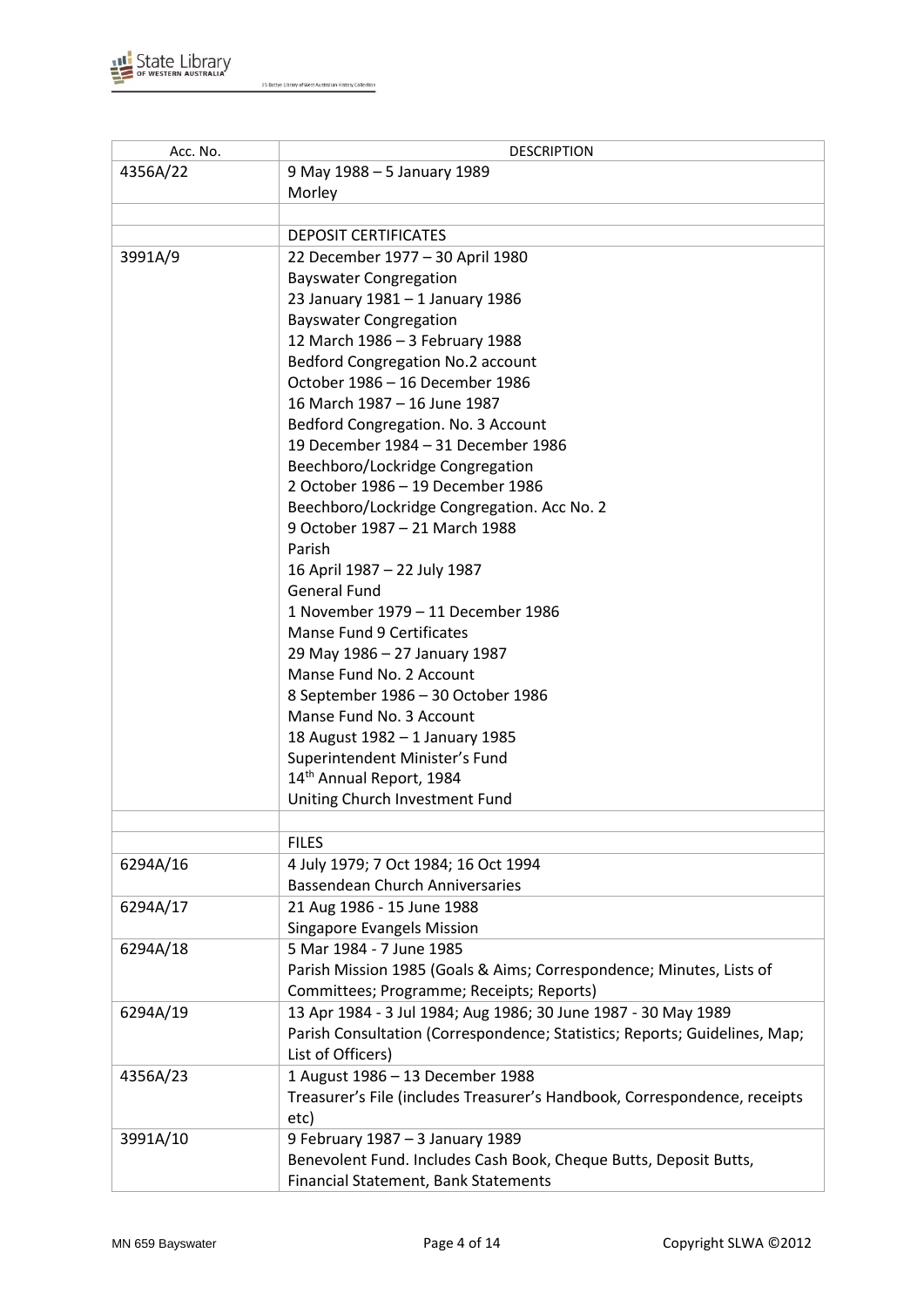

| Acc. No. | <b>DESCRIPTION</b>                                                        |
|----------|---------------------------------------------------------------------------|
| 3939A/1  | c.1987/1988                                                               |
|          | Mission Outreach. Leaflets referring to various activities both local and |
|          | beyond the Parish                                                         |
| 6294A/20 | 1 May 1992 - 10 August 1992                                               |
|          | Sale of Manse, 27 Holiland Way; Purchase of Manse, 12 Wonga Road,         |
|          | Noranda                                                                   |
|          |                                                                           |
|          | <b>FINANCIAL RECORDS</b>                                                  |
| 6294A/21 | 30 Jan 1973 - 12 Jan 1989                                                 |
| 6294A/22 | 1986 - 1988                                                               |
|          | Bassendean Congregation Parish Accounts, Property & Elders Meeting        |
| 6294A/23 | $1979 - 1992$                                                             |
|          | Parish Account (inc. Auditors' Reports & Budget Comparisons)              |
| 6294A/24 | 1981-1993                                                                 |
|          | Bassendean Women's Auxiliary, 1989 - 1993; Bayswater Women-to-Women       |
|          | Fellowship 1981 - 1984, 1988 - 1993; Bayswater Men's Club, 1988; &        |
|          | Benevolent Fund 1987 - 1988                                               |
| 6294A/25 | 1980 - 1993                                                               |
|          | Boys Brigade 1988 - 1993; Girls Brigade 1980, 1983 - 1984, 1988 - 1993; & |
|          | Junior Christian Fellowship 1988 - 1989                                   |
| 6294A/26 | $1988 - 1995$                                                             |
|          | Bayswater Sunday School 1988 - 1995; Bedford Holiday Club 1989 - 1993;    |
|          | Bedford Playgroup 1989 - 1993; Bedford Sunday School 1989 - 1993; &       |
|          | Morley Sunday School 1988 - 1993                                          |
| 6294A/27 | 17 April 1986 - 19 August 1988                                            |
|          | <b>Personal Giving Loans</b>                                              |
| 6294A/28 | $1980 - 1995$                                                             |
|          | Morley Congregation 1980 - 1983; Christian Education 1987 - 1990; Morley  |
|          | Sunday School 1991 - 1995; General Account - Uniting Church Investment    |
|          | Fund 1987; & Electronic Organ Fixed Term Account 1986                     |
| 6294A/29 | $1973 - 1994$                                                             |
|          | Church Collection Records incl. Bassendean 6 Jan 1974 - 25 Dec 1994;      |
|          | Bedford 1973 - 1994; & Morley 13 Dec1987 - 25 Dec 1994                    |
| 4042A/5  | 27 June 1977 - 30 March 1987                                              |
|          | Cheque Butts. Parish Account.<br>11 fol                                   |
| 4042A/6  | 30 September 1983 - 28 June 1984                                          |
|          | 14 July 1984 - 15 January 1985                                            |
|          | 15 January 1985 - 18 June 1985                                            |
|          | 21 June 1985 - 15 January 1986                                            |
|          | 15 January 1986 - 21 July 1986                                            |
|          | 21 July 1986 - 12 December 1986                                           |
|          | 12 December 1986 - 26 May 1987                                            |
|          | 26 May 1987 - 7 December 1987                                             |
|          | 7 December 1987 - 11 April 1988                                           |
|          |                                                                           |
|          |                                                                           |
|          | 11 April 1988 - 24 October 1988<br>25 October 1988 - 1 January 1989       |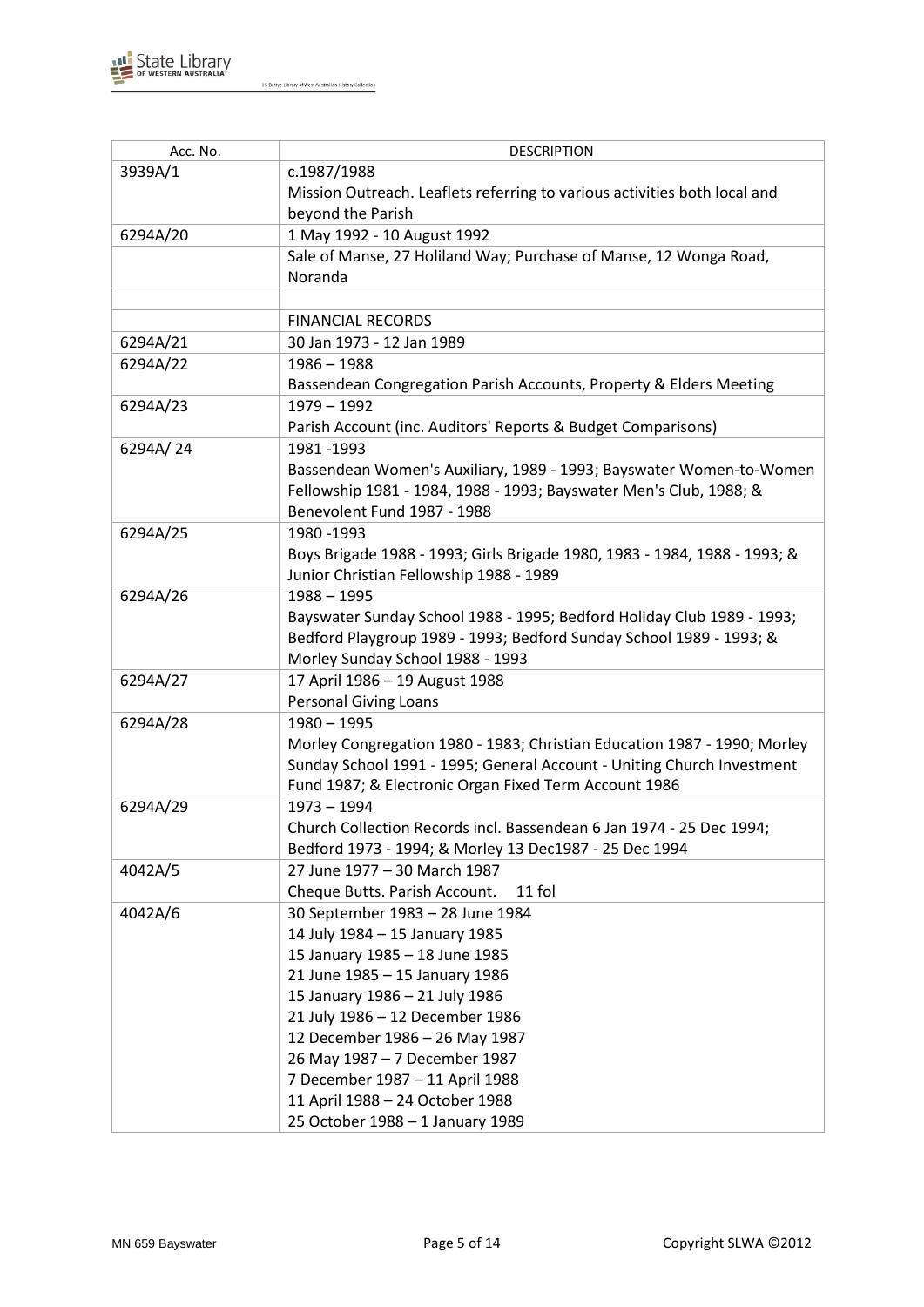

| Acc. No. | <b>DESCRIPTION</b>                           |
|----------|----------------------------------------------|
| 4042A/7  | 2 December 1984 - 24 April 1985              |
|          | 22 May 1985 - 27 August 1985                 |
|          | 16 September 1985 - 17 August 1986           |
|          | <b>Bayswater Trust Account</b>               |
| 4042A/8  | 7 October 1985 - 28 September 1986           |
|          | 31 August 1986 - 23 June 1987                |
|          | 30 September 1986 - 9 August 1987            |
|          | <b>Bayswater Church Account</b>              |
| 4042A/9  | 8 December 1983 - 17 December 1986           |
|          | 10 May 1985 - 25 May 1985                    |
|          | 23 March 1987 - 15 May 1989                  |
|          | <b>Christian Education Account</b>           |
| 4042A/10 | 2 June 1983 - 28 September 1984              |
|          | 15 May 1984 - 9 May 1985                     |
|          | 13 May 1985 - 11 June 1985                   |
|          | 9 September 1985 - 30 June 1986              |
|          | 7 March 1986 - 31 December 1986              |
|          | 7 July 1986 - 15 June 1987                   |
|          | 12 January 1987 - 8 February 1988            |
|          | 15 February 1988 - 3 January 1989            |
|          | Deposit Butts. Parish Account                |
| 3991A/11 | January 1977 - August 1978                   |
|          | Parish Account                               |
| 3991A/12 | September 1978 - December 1979               |
|          | Parish Account                               |
| 3991A/13 | January 1980 - December 1980                 |
|          | Parish Account                               |
| 3991A/14 | January 1981 - December 1981                 |
|          | Parish Account                               |
| 3991A/15 | January 1982 - December 1982                 |
|          | Parish Account                               |
| 3991A/16 | January 1983 - December 1983                 |
|          | Parish Account                               |
| 3991A/17 | January 1984 - December 1984                 |
|          | Parish Account                               |
| 3991A/18 | January 1985 - December 1984                 |
|          | Parish Account                               |
| 3991A/19 | July 1985 - December 1985                    |
|          | Parish Account                               |
| 3991A/20 | January 1986 - June 1986                     |
|          | Parish Account                               |
| 3991A/21 | July 1986 - December 1986                    |
|          | Parish Account                               |
| 3991A/22 | January 1987 - December 1987                 |
|          | Parish Account                               |
| 3991A/23 | January 1988 - December 1988                 |
|          | Parish Account (includes some 1989 material) |
|          |                                              |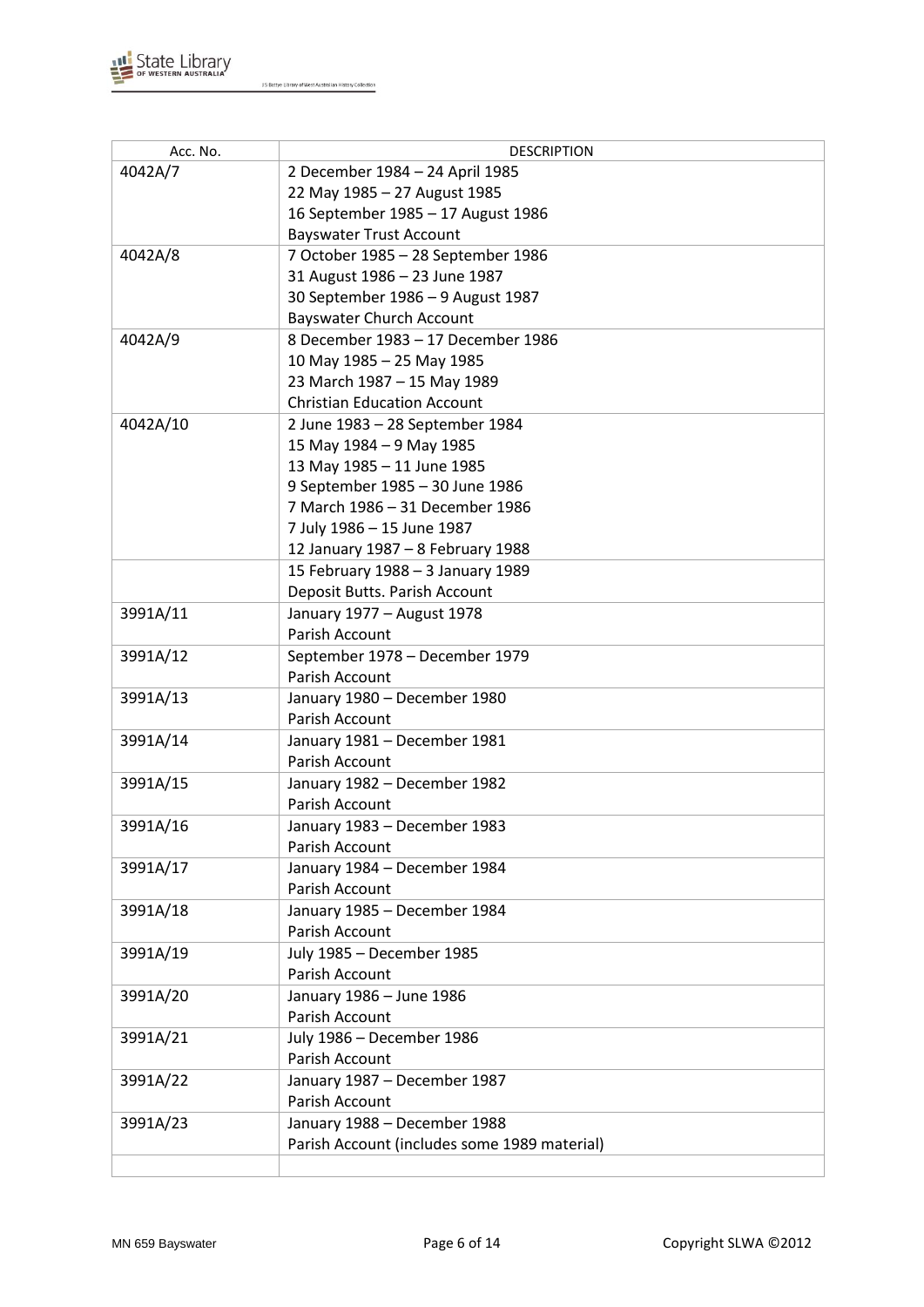

| Acc. No. | <b>DESCRIPTION</b>                                                                    |
|----------|---------------------------------------------------------------------------------------|
|          | <b>FINANCIAL STATEMENTS</b>                                                           |
| 4356A/24 | 1988                                                                                  |
|          | Parish Account                                                                        |
| 4356A/25 | 1 July 1988 - 30 September 1988                                                       |
|          | <b>Benevolent Fund</b>                                                                |
| 4356A/26 | 1 January 1985 - 31 December 1987                                                     |
|          | <b>Bassendean Congregation</b>                                                        |
| 4356A/27 | Unassigned                                                                            |
|          |                                                                                       |
|          | <b>HISTORIES</b>                                                                      |
| 6294A/30 | n.d.                                                                                  |
|          | A short history of Bedford Uniting Church 26 May 1985 inc, life and ministry          |
|          | of Charlie Beddell, lay preacher, & 75 <sup>th</sup> Anniversary of Bassendean Church |
|          | 1979                                                                                  |
| 3991A/24 | 12 June 1983                                                                          |
|          | Short history of Morley Uniting Church                                                |
|          |                                                                                       |
|          | <b>JOURNALS</b>                                                                       |
| 3991A/25 | 10 November 1963 - 9 September 1984                                                   |
|          | <b>Collection Journal Bayswater Congregation</b>                                      |
|          |                                                                                       |
|          | <b>LISTS</b>                                                                          |
| 3991A/26 | 1978, 1979                                                                            |
|          | Morley Congregation Mailing Lists                                                     |
|          | <b>July 1979</b>                                                                      |
|          | Morley Congregation Stewardship List                                                  |
|          | Parish Mission 1985 Committee and Co-ordinators                                       |
| 6294A/31 | 1988                                                                                  |
|          | Auditor, Chairman of Parish Council, Parish Secretary, Treasurer incl                 |
|          | handbook                                                                              |
| 6294A/32 | 1979 - 1988                                                                           |
|          | Parish Councillors, Mission 1985 Committee and coordinators, Programme,               |
|          | Parish Office bearers 1986, Parish Appointments 1989; Christian Education             |
|          | Materials 1979, Group Treasurers and Congregational Secretaries 1988                  |
| 4356A/28 | 1985                                                                                  |
|          | <b>List of Parishioners</b>                                                           |
|          |                                                                                       |
|          | <b>MINUTES</b>                                                                        |
| 4356A/29 | 22 January 1986, 21 September 1988                                                    |
|          | <b>Property and Finance Committee</b>                                                 |
| 6294A/33 | $1986 - 1993$                                                                         |
|          | Bayswater Parish 27 Nov 1967 - 3 Dec 1986; Parish Council 17 June 1987, 19            |
|          | August 1987, 18 Oct 1989, Annual Parish Meeting 25 Nov 1990, Special                  |
|          | Parish Meeting 13 Mar1991, Congregation Meeting 12 Dec 1993                           |
| 6924A/34 | 1978 - 1993                                                                           |
|          | Bassendean Congregational Meetings, Parish Council and Elders Meetings                |
|          | and Property Committee meetings                                                       |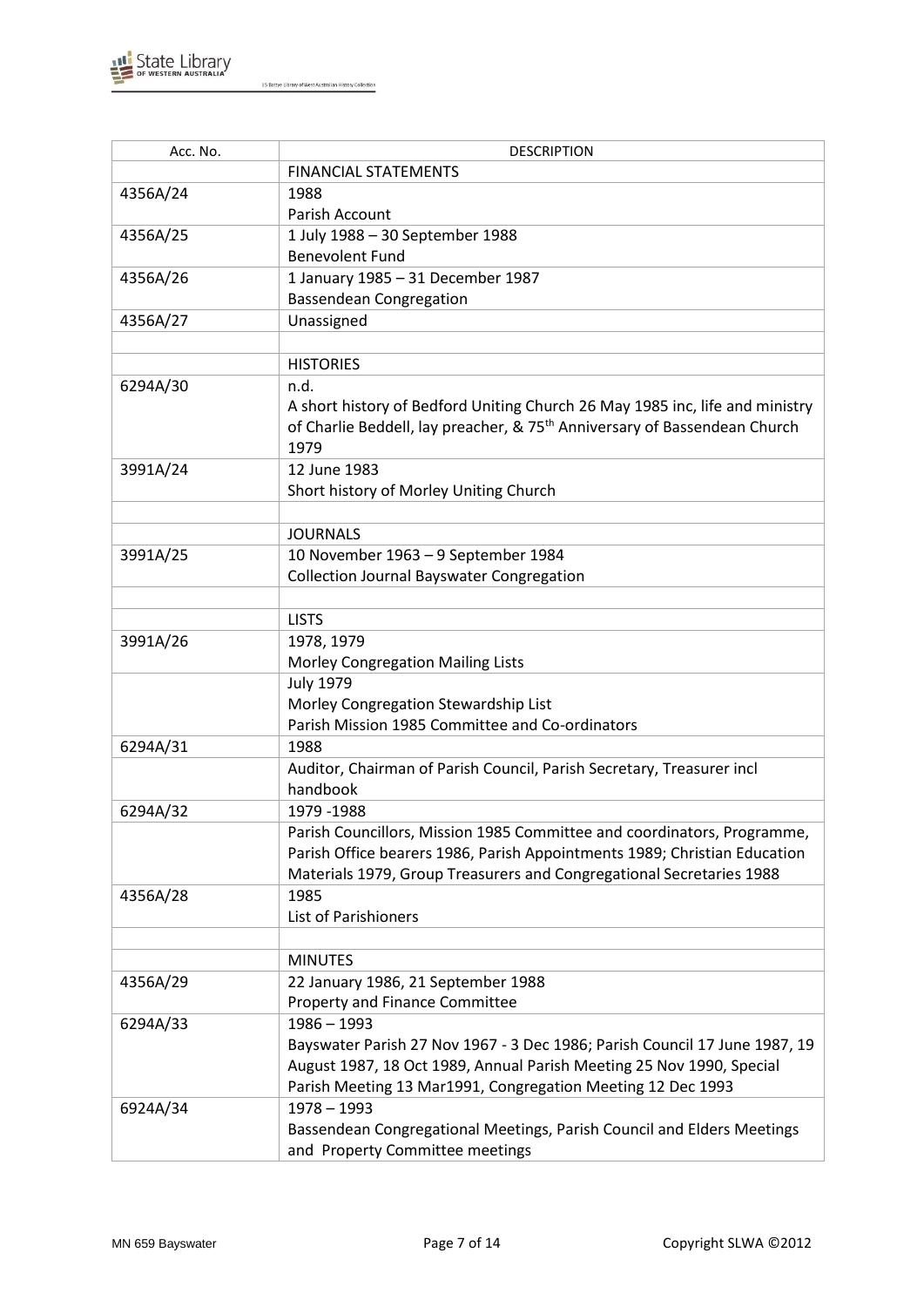

| Acc. No. | <b>DESCRIPTION</b>                                                        |
|----------|---------------------------------------------------------------------------|
| 8982A/1  | 4 February 1987 - 25 June 1997                                            |
|          | <b>Parish Council</b>                                                     |
| 6294A/35 | 5 May 1988 - 5 Dec 1990                                                   |
|          | <b>Bayswater/Bedford Joint Meetings</b>                                   |
| 6294A/36 | 20 July 1980 - 5 Oct 1980                                                 |
|          | Morley congregational Meetings                                            |
| 6294A/37 | $1988 - 1992$                                                             |
|          | 23 Oct 1992, 17 Feb 1993, 19 May 1993; Parish Council Executive Meeting   |
|          | 29 June 1986; Property & Finance Committee Meeting 3 Nov 1988, 3          |
|          | August 1989                                                               |
|          |                                                                           |
| 6294A/38 | $1978 - 1993$                                                             |
|          | <b>Elders Meetings</b>                                                    |
| 6294A/39 | 15 June 1971 - 8 Sept 1977                                                |
|          | Women's Fellowship                                                        |
| 6294A/40 | 18 May 1982 - 12 Nov 1985                                                 |
|          | <b>Bedford Ladies Fellowship</b>                                          |
| 6294A/41 | 18 Feb 1986 - 28 Nov 1989                                                 |
|          | <b>Bedford Ladies Fellowship</b>                                          |
| 6294A/42 | $1978 - 1984$                                                             |
|          | Bayswater Women to Women Fellowship                                       |
| 6294A/43 | 26 June 1988 - 20 June 1993                                               |
|          | <b>Bassendean Congregational Meetings</b>                                 |
| 6294A/44 | 6 Feb 1994 - 11 Sept 1994                                                 |
|          | <b>Bassendean Congregational Meetings</b>                                 |
| 3991A/27 | 21 February 1979 - 28 August 1981                                         |
|          | <b>Bedford Congregational Meeting</b>                                     |
| 3991A/28 | 2 February 1979 - 20 April 1982                                           |
|          | Bedford Ladies' Fellowship                                                |
| 3991A/29 | 3 February 1980, 18 March 1980, 12 February 1984, 8 April 1984, 25 April  |
|          | 1985                                                                      |
|          | <b>Morley Congregational Meetings</b>                                     |
| 3991A/30 | 1982, 1985, 1986, 1988                                                    |
|          | <b>Parish Annual Meetings</b>                                             |
| 3991A/31 | 16 June 1977 - 23 November 1983                                           |
|          | Parish Council (includes agendas, 2 Congregational Meetings)              |
| 3991A/32 | 15 February 1984 - 5 December 1984                                        |
|          | Parish Council (includes agendas, indexes, some reports)                  |
| 3991A/33 | 6 February 1985 - 4 December 1985                                         |
|          | Parish Council (Includes agendas, financial reports)                      |
| 3991A/34 | 5 February 1986 - 3 December 1986                                         |
|          | Parish Council (includes agendas, and some financial reports)             |
| 3991A/35 | 4 February 1987 - 25 November 1988                                        |
|          | Parish Council (includes agendas, correspondence, some financial reports) |
| 3991A/36 | 6 February 1985 - 3 November 1988                                         |
|          | Parish Property and Finance Committee (includes some agendas)             |
| 3991A/37 | 25 January 1987, 1 January 1988                                           |
|          | Parish Youth Council Newsletters                                          |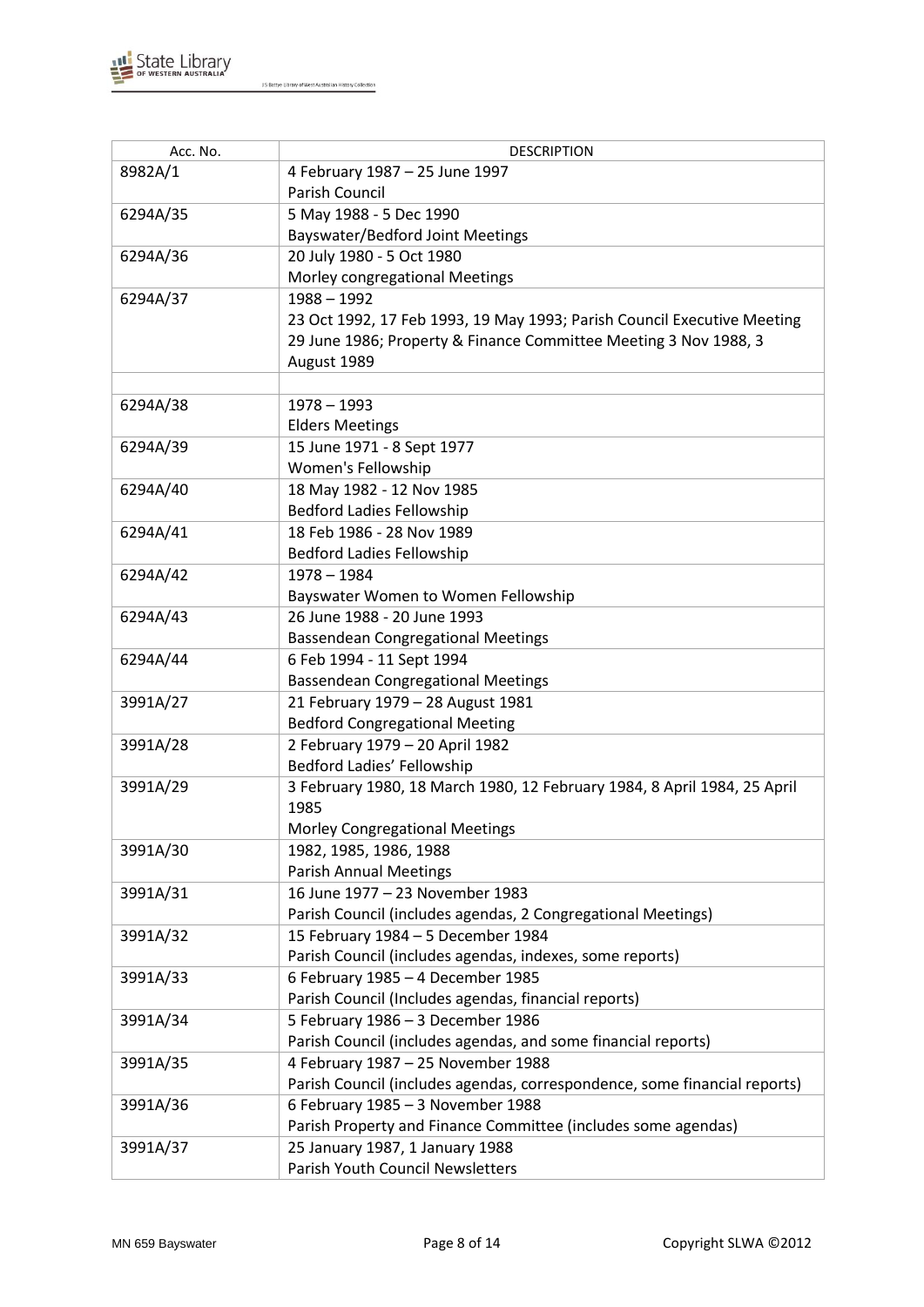

| Acc. No. | <b>DESCRIPTION</b>                                                        |
|----------|---------------------------------------------------------------------------|
| 3991A/38 | 21 February 1979                                                          |
|          | <b>Bedford Congregation News</b>                                          |
|          | 25 December 1983 - 18 December 1988 "Contact" (not a complete set)        |
|          | April 1978                                                                |
|          | <b>Mission Notes</b>                                                      |
|          | 1983-1989                                                                 |
|          | Parish notices (not complete - some undated)                              |
|          | November 1985 - January 1989                                              |
|          | "Parish Perlance" (not complete - some undated)                           |
|          | 1984                                                                      |
|          | Pastoral Letter                                                           |
|          |                                                                           |
|          |                                                                           |
|          | <b>NEWSLETTERS</b>                                                        |
| 3939A/2  | 7 June 1987 - 4 December 1988 (incomplete)                                |
|          | Contact                                                                   |
|          | August 1986 - January 1988                                                |
|          | August 1988 - January 1989                                                |
|          | Parish Parlance                                                           |
|          | 1987, 1988                                                                |
|          | Parish Year Books                                                         |
|          |                                                                           |
|          | ORDERS OF SERVICE                                                         |
| 3939A/3  | n.d.                                                                      |
|          | <b>Covenant Service</b>                                                   |
|          | n.d.                                                                      |
|          | <b>Tenebrae Service</b>                                                   |
|          | 30 October 1988                                                           |
|          | Children's Festival Celebration                                           |
|          | 4 March 1988                                                              |
|          | World Day of Prayer Service                                               |
|          | 9 October 1988                                                            |
|          | 84 <sup>th</sup> Anniversary Bassendean Uniting Church                    |
|          | 5 October 1988                                                            |
|          | Induction of Rev. Bryan King to Bayswater Parish                          |
|          | 16 September 1988                                                         |
|          | Ordination of MF Fialkowski at Queens Park Uniting Church                 |
|          | 24 September 1987                                                         |
|          | Installation of Rev. Jim Moody as Moderator of Uniting Church Synod of WA |
| 3991A/39 | 13 January 1985                                                           |
|          | Induction of Rev. Mervyn Jay to Bayswater Parish                          |
|          |                                                                           |
|          | <b>PAMPHLETS</b>                                                          |
| 3991A/48 | (undated)                                                                 |
|          | "The Christian as a Faith Person"                                         |
|          |                                                                           |
|          | <b>PLANS &amp; SPECIFICATIONS</b>                                         |
| 6294A/45 | 1978 - 1986                                                               |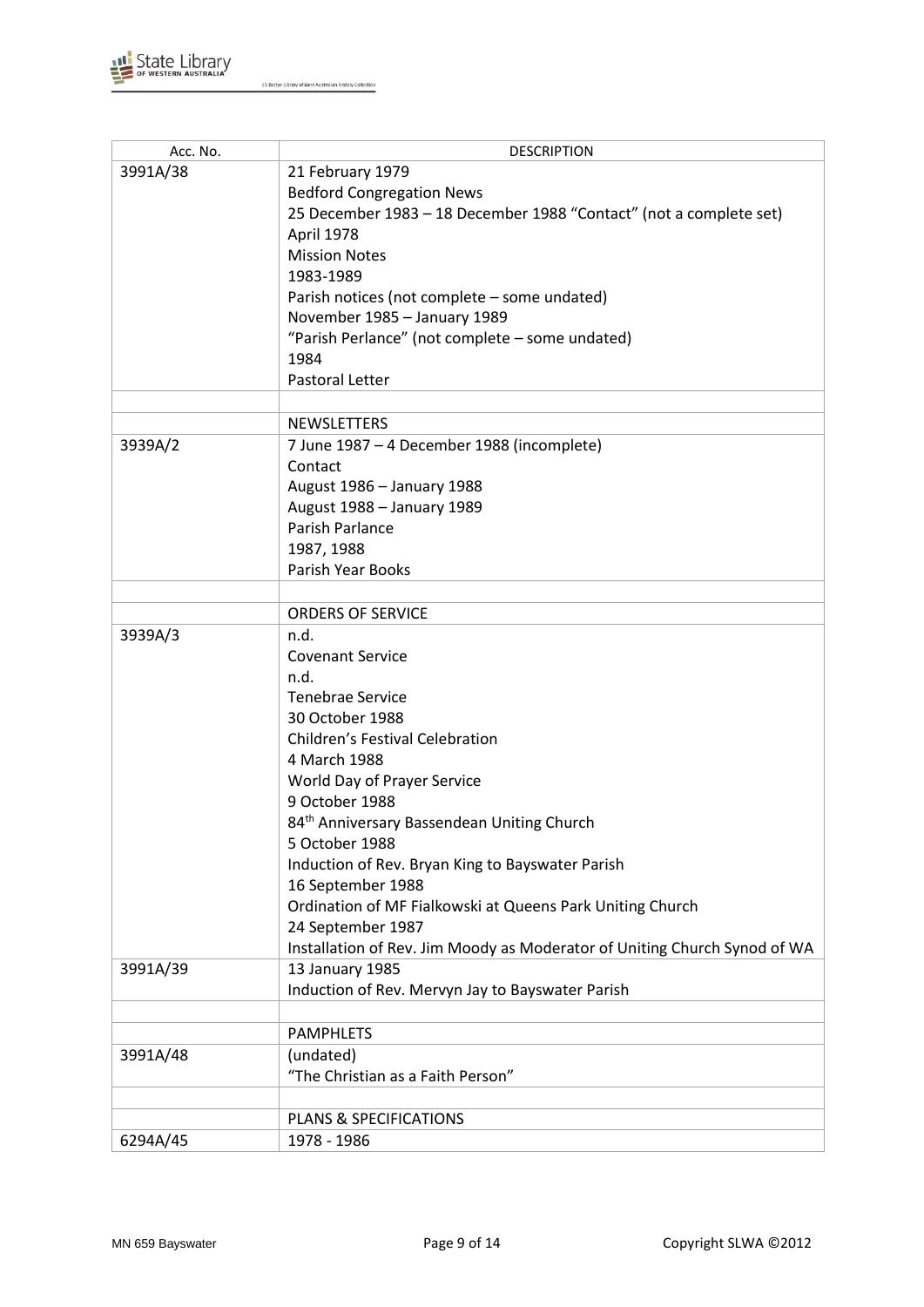

| Acc. No. | <b>DESCRIPTION</b>                                                         |
|----------|----------------------------------------------------------------------------|
|          | Proposed Transportable Building, Bedford 6 Jun 1978 - 27 Apr 1979; Manse   |
|          | n.d.; Church Hall n.d.; Property at Sudlow/Maurice Streets n.d.; & 1986    |
|          | Alterations to Ladies and Gents Toilet Blocks                              |
|          |                                                                            |
|          | <b>POLICIES</b>                                                            |
| 3991A/40 | (undated - could be 1985)                                                  |
|          | <b>Suggested Parish Profile</b>                                            |
|          |                                                                            |
|          | <b>PROFILES</b>                                                            |
| 6294A/46 | $1984 - 1989$                                                              |
|          | <b>Parish Profiles</b>                                                     |
| 6294A/47 | n.d.                                                                       |
|          |                                                                            |
|          | Ministers profiles: Alfred C Canning; Mervyn Ross Jay; Ronald David Upson; |
|          | Bryan Neville Daniell; & Bryan N D King                                    |
|          |                                                                            |
|          | <b>PROGRAMMES</b>                                                          |
| 3991A/41 | February 1976 - December 1987                                              |
|          | Parish preaching plans (4 undated sheets)                                  |
|          |                                                                            |
|          | <b>RECEIPT BOOKS</b>                                                       |
| 3991A/42 | 5 February 1987 - 28 December 1988                                         |
|          | <b>Benevolent Fund</b>                                                     |
|          | 3 May 1987 - 18 July 1988                                                  |
|          | <b>Electronic Fund</b>                                                     |
|          | 29 August 1982 - 27 June 19865                                             |
|          | December 1983 - 18 June 1985                                               |
|          | 13 July 1985 - 19 September 1986                                           |
|          | 22 September 1988 - 28 August 1987                                         |
|          | 28 August 1987 - 3 October 1988                                            |
|          | Parish Account                                                             |
|          |                                                                            |
|          | <b>RECEIPTS</b>                                                            |
| 3991A/43 | 23 May 1979 - 28 February 1980                                             |
|          | Bedford Church Ladies' Guild                                               |
| 4356A/30 | 1 July 1985 - 16 December 1988                                             |
|          | Parish Account                                                             |
| /31      | 6 January 1973 - 13 October 1973                                           |
|          | Bassendean. Methodist Church - continues into Uniting Church 3             |
|          | November 1986 - 31 May 1988                                                |
| /32      | 26 June 1988 - 8 January 1989                                              |
|          | Bassendean                                                                 |
| /33      | 24 January 1985 - 6 June 1988                                              |
|          | Bayswater                                                                  |
| 4356A/34 | 6 June 1988 - 26 December 1988                                             |
|          | Bayswater                                                                  |
|          |                                                                            |
|          |                                                                            |
|          | <b>REGISTERS</b>                                                           |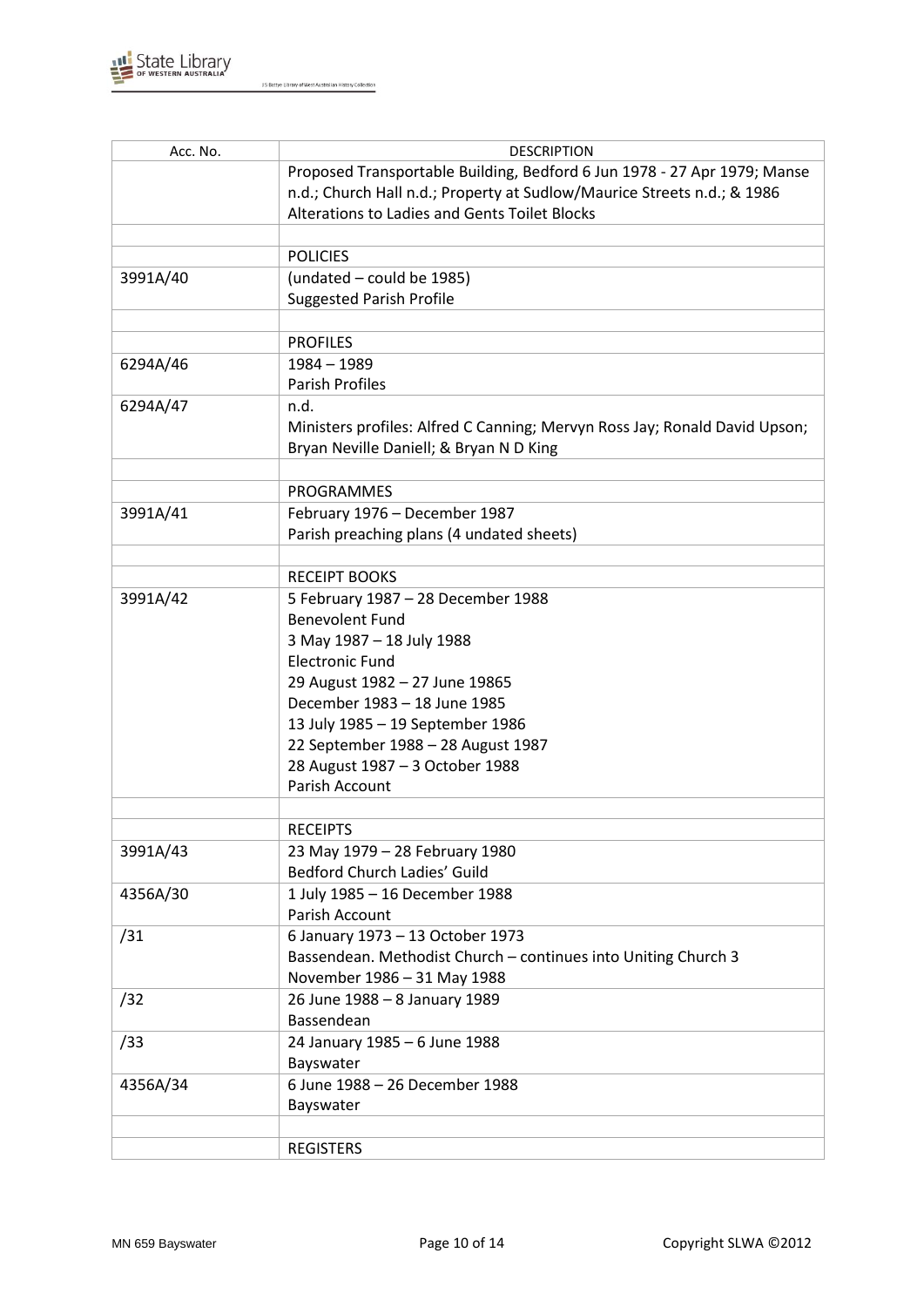

| Acc. No.                  | <b>DESCRIPTION</b>                                                        |
|---------------------------|---------------------------------------------------------------------------|
| 6294A/48                  | 1982 - 1994                                                               |
|                           | Bassendean Congregation Attendance register 10 Nov 1991 - 12 Sept 1993;   |
|                           | 6 Feb 1994; Bayswater Parish Council Meetings 2 Sept 1982 - 27 Apr 1986;  |
|                           | Sunday School Roll 1982 - 1994; & Ladies Fellowship 1984 - 1992           |
| 6294A/49                  | 29 Aug 1982 - 13 Oct 1991                                                 |
| <b>RESTRICTED</b>         | Bassendean Baptismal Register                                             |
| <b>Church Registers</b>   |                                                                           |
| 8982A/2                   | 26 October 1982 - 21 October 1995                                         |
| <b>RESTRICTED</b>         | Bayswater baptism register                                                |
| <b>Church Registers</b>   |                                                                           |
| 8982A/3                   | 2 November 1985 - 22 September 1994                                       |
| <b>RESTRICTED</b>         | Bayswater marriage register                                               |
| <b>Marriage Registers</b> |                                                                           |
|                           |                                                                           |
|                           | <b>REPORTS</b>                                                            |
| 6294A/50                  | C 1984                                                                    |
|                           | <b>Bayswater Parish Review</b>                                            |
| 6294A/51                  | June 1978 - 1985                                                          |
|                           | Miscellaneous Reports of various committees and groups within the Parish  |
| 3991A/44                  | (1984)                                                                    |
|                           | Presbytery of Perth Review Committee on Bayswater Parish                  |
| 6294A/52                  | 16 Jan 1986 - 14 Dec 1987                                                 |
|                           | Miscellaneous Reports of various committees and groups within the Parish  |
| 6294A/53                  | 3 Jan 1988 - 1992                                                         |
|                           | Miscellaneous Reports of various committees and groups within the Parish  |
|                           |                                                                           |
|                           | <b>RETURNS</b>                                                            |
| 4356A/35                  | 31 December 1977 - 14 February 1985                                       |
|                           | Morley Trust Property Fund. (includes Deposit Books, Financial Statements |
|                           | and receipts)                                                             |
| 4356A/36                  | December 1985                                                             |
|                           | Financial. Beechboro                                                      |
| 4356A/37                  | December 1986 - December 1988                                             |
|                           | Financial. Bassendean.                                                    |
| 4356A/38                  | March 1988 - December 1988                                                |
|                           | Morley. Financial                                                         |
| 4356A/39                  | July 1988 - December 1988                                                 |
|                           | Financial. Parish Account                                                 |
| 4356A/40                  | 3 May 1988 - 25 September 1988                                            |
|                           | Attendance. Morley Church                                                 |
| 4356A/41                  | 5 January 1982 - 30 December 1988                                         |
|                           | Bassendean                                                                |
| 4356A/42                  | 28 December 1987 - 19 December 1988                                       |
|                           | Bayswater                                                                 |
| 4356A/43                  | 5 January 1988 - 30 December 1988                                         |
|                           | Morley                                                                    |
| 4356A/44                  | 29 December 1975 - 27 September 1976; 26 April 1977 - 1 June 1977         |
|                           | 3rd Bayswater Boys' Brigade Auxiliary                                     |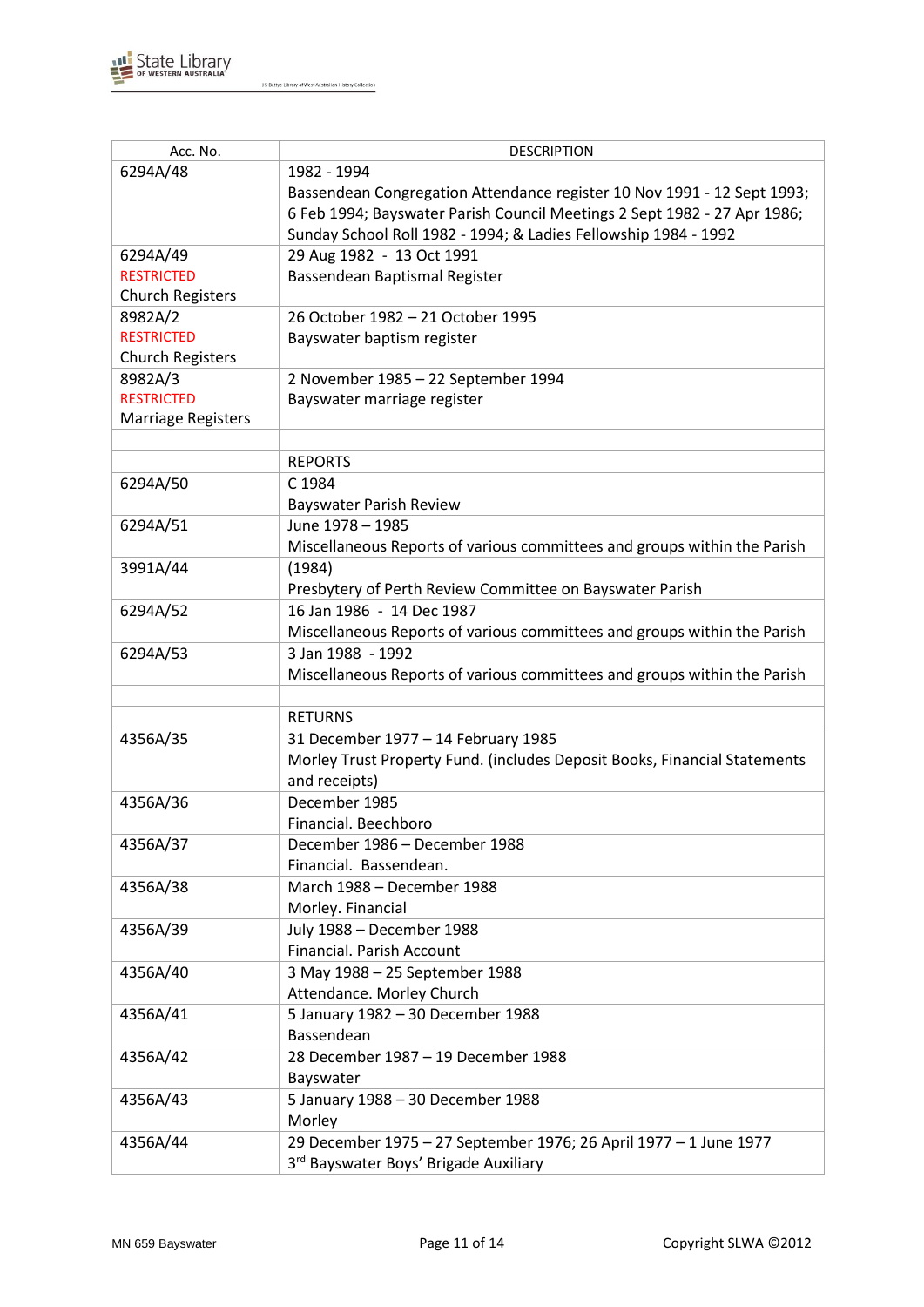

| Acc. No. | <b>DESCRIPTION</b>                                                   |
|----------|----------------------------------------------------------------------|
| 6294A/54 | 31 Dec 1988 - 31 Dec 1992                                            |
|          | Bayswater Parish - Financial                                         |
| 6294A/55 | $1977 - 1999$                                                        |
|          | Membership; Sunday School; Demographic forecast; Financial; Bedford; |
|          | Bassendean; Morley; Bayswater; & Attendances at worship.             |
| 3991A/45 | 1977-1987                                                            |
|          | Financial                                                            |
|          |                                                                      |
|          | <b>ROLLS</b>                                                         |
| 8982A/4  | $1972 - 1994$                                                        |
|          | Bayswater. Roll of baptised members, confirmed members, etc          |
| 3991A/46 | 1977-                                                                |
|          | Ladies' Guild Roll Book                                              |
| 8982A/5  | $1988 - 1992$                                                        |
|          | Bassendean. Roll of baptised members, confirmed members, etc         |
|          |                                                                      |
|          | <b>STATEMENTS</b>                                                    |
| 3991A/47 | 4 May 1979 - 20 February 1980                                        |
|          | <b>Bedford Ladies Guild</b>                                          |
|          | 15 April 1980 - 31 August 1982                                       |
|          | Morley Youth Group                                                   |
|          | 13 January 1986 - 1 December 1986                                    |
|          | 15 January 1988 - 3 January 1989                                     |
|          | <b>Parish Account</b>                                                |
|          |                                                                      |
|          | <b>SYLLABUSES</b>                                                    |
| 3991A/49 | 1978                                                                 |
|          | Bedford - Inglewood Women's Auxiliary of the Bible Society           |
|          | (undated) Bedford Ladies' Guild and Men's Club                       |
|          | 1978                                                                 |
|          | <b>Women's Organisations</b>                                         |
|          |                                                                      |
|          | YEAR BOOKS                                                           |
| 3991A/50 | $1985 - 1988$                                                        |
|          | Parish                                                               |

 $Holdings = 1.15m$ 

## *Copyright Restrictions*

*The Commonwealth Copyright Act 1968 regulates copying of unpublished material. It is the user's legal obligation to determine and satisfy copyright.*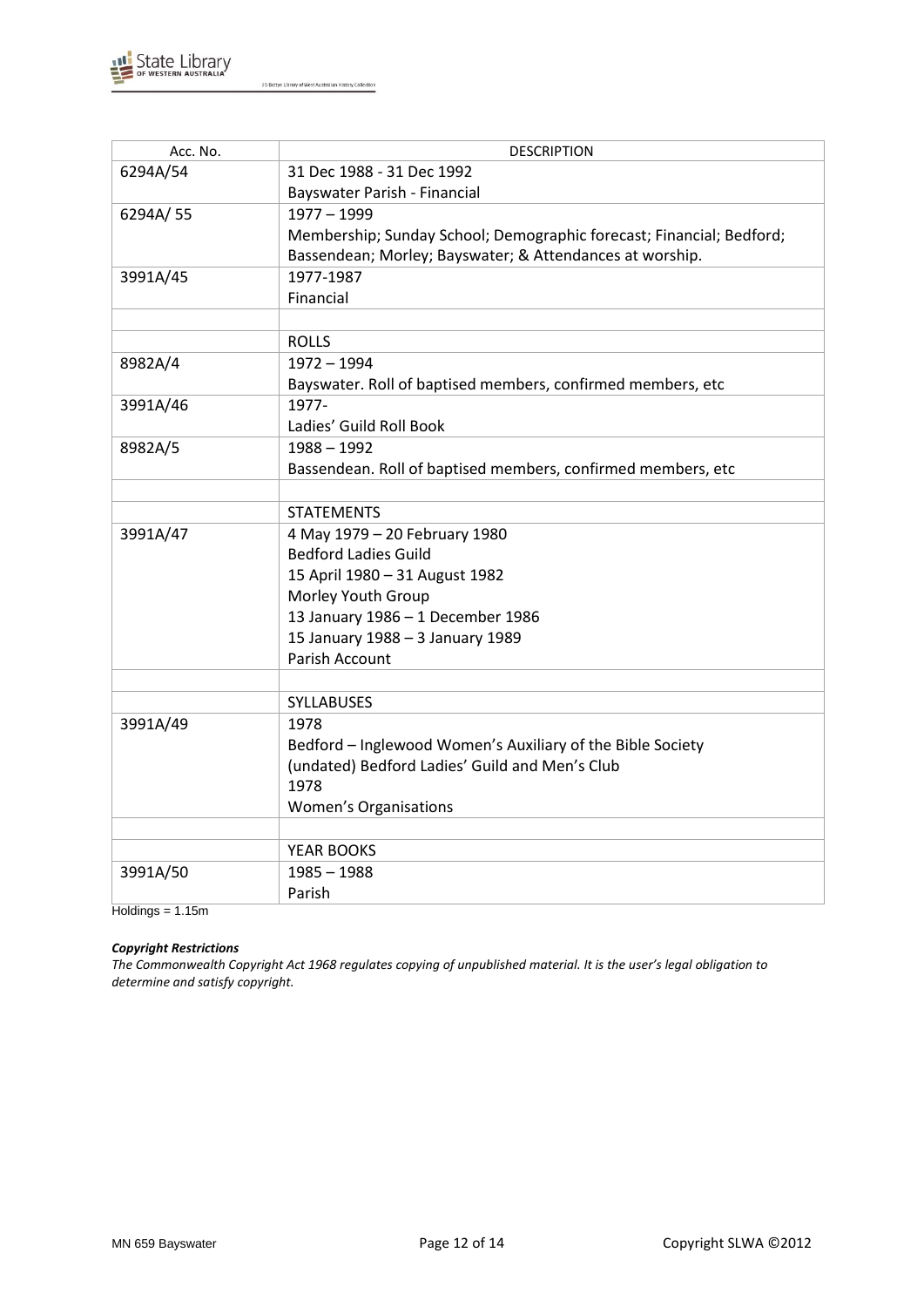

#### **STATE LIBRARY OF WESTERN AUSTRALIA – PRIVATE ARCHIVES**

#### **APPLICATION TO VIEW RESTRICTED BAPTISMAL RECORD**

#### **SUBMIT TO PRIVATE ARCHIVES STAFF**

| DETAILS OF BAPTISMAL RECORD TO BE RETRIEVED |    |            |  |
|---------------------------------------------|----|------------|--|
| MN / ACCESSION NUMBER                       | MN | <b>ACC</b> |  |
| DENOMINATION & PARISH NAME (E.G.            |    |            |  |
| ANGLICAN, ST. JOHN'S)                       |    |            |  |
| NAME ON BAPTISMAL CERTIFICATE               |    |            |  |
| DATE OF BAPTISM                             |    |            |  |
| DATE ITEM REQUIRED                          |    |            |  |

| DETAILS OF APPLICANT REQUIRING ACCESS TO RESTRICTED BAPTISMAL RECORD |  |  |
|----------------------------------------------------------------------|--|--|
| RESEARCHER'S TICKET NUMBER                                           |  |  |
| APPLICANT'S NAME                                                     |  |  |
| <b>APPLICANT'S ADDRESS</b>                                           |  |  |
| <b>TELEPHONE NUMBER</b>                                              |  |  |
| E-MAIL                                                               |  |  |

| <b>PRIVATE ARCHIVES STAFF USE ONLY</b> |                               |  |
|----------------------------------------|-------------------------------|--|
| COPY CERTIFICATE CREATED BY            | (PA STAFF MEMBER NAME & DATE) |  |
| APPLICANT NOTIFIED                     | (DATE)                        |  |
| REGISTER RETURNED TO STACK             | (DATE)                        |  |